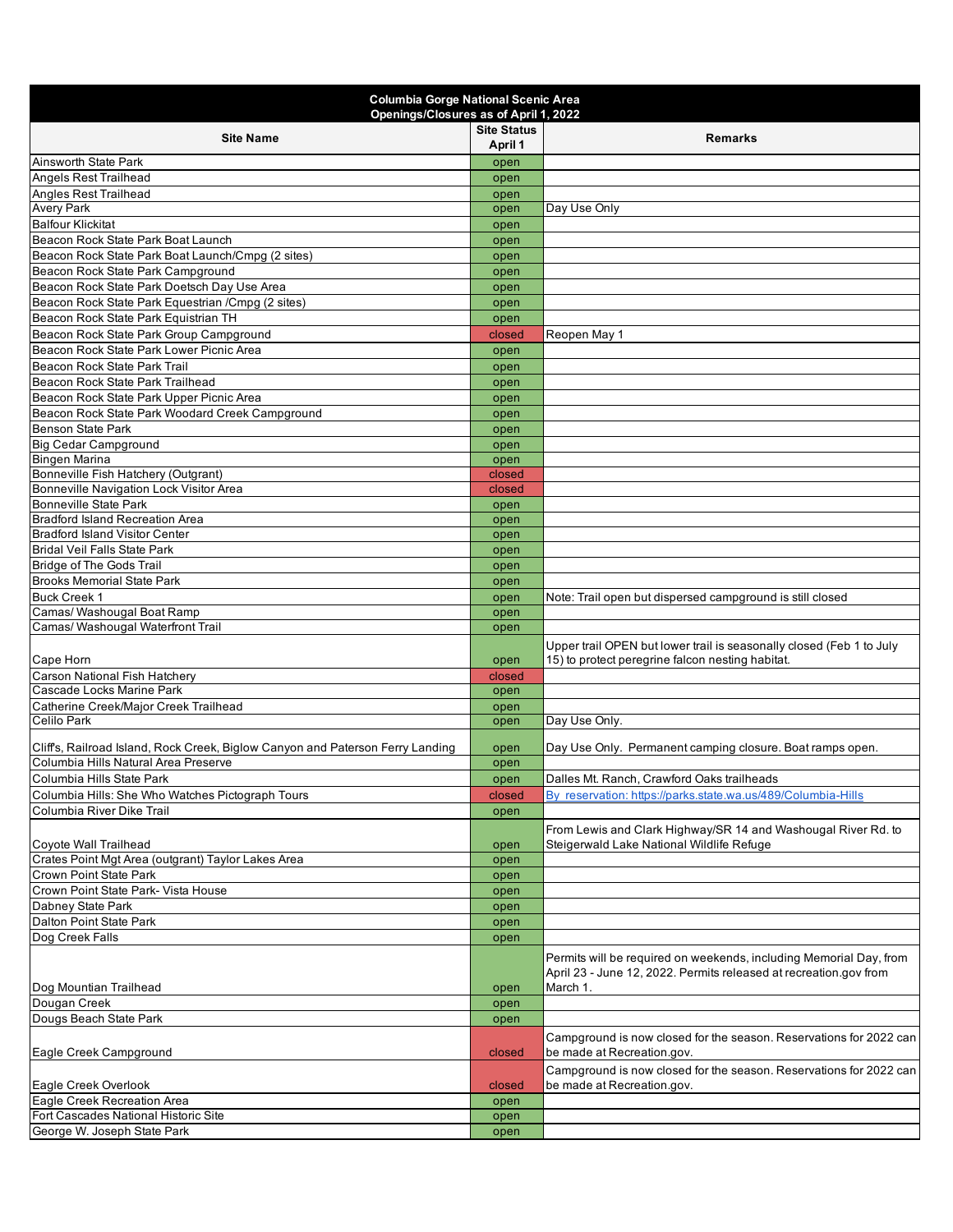| Gifford Pinchot NF - USFS                                                                                              | open         |                                                                                                                                          |
|------------------------------------------------------------------------------------------------------------------------|--------------|------------------------------------------------------------------------------------------------------------------------------------------|
|                                                                                                                        |              | Primitive camping 1 April to 31 Oct 2022. Camping limited to 7 days                                                                      |
| Giles French, Threemile Canyon, Sundale and Roosevelt                                                                  | open         | within a 30-day consecutive day period. Boat ramps open.                                                                                 |
| Goldendale Observatory                                                                                                 | open         |                                                                                                                                          |
| Government Island State Park                                                                                           | open         | Day Use Only                                                                                                                             |
| Guy W. Talbot State Park                                                                                               |              |                                                                                                                                          |
| <b>Hamilton Island Boat Ramp</b>                                                                                       | open         |                                                                                                                                          |
|                                                                                                                        | open         |                                                                                                                                          |
| Hamilton Island Rec. Area                                                                                              | open         |                                                                                                                                          |
| Herman Creek Campground                                                                                                | closed       |                                                                                                                                          |
| Herman Creek Trailhead                                                                                                 | open         |                                                                                                                                          |
| <b>Hess Park</b>                                                                                                       | open         |                                                                                                                                          |
| Historic Columbia River Highway (US 30) Scenic Byway - Through Hood River<br>and between Mosier and The Dalles section | open         |                                                                                                                                          |
|                                                                                                                        |              |                                                                                                                                          |
| Historic Columbia River Highway (US 30) Scenic Byway - Waterfalls Corridor                                             |              |                                                                                                                                          |
| section                                                                                                                | open         |                                                                                                                                          |
| Historic Columbia River Highway (US 30) Scenic Byway - Waterfalls Corridor                                             |              |                                                                                                                                          |
| section                                                                                                                | open         |                                                                                                                                          |
| Historic Columbia River Highway State Trail - Twin Tunnels section                                                     | open         | This is a car-free paved trail                                                                                                           |
| Historic Columbia River Highway State Trail - Wyeth to Viento section                                                  | open         | This is a car-free paved trail                                                                                                           |
| Historic Columbia River Highway State Trail - Yeon to Cascade Locks section                                            | open         | This is a car-free paved trail                                                                                                           |
| Home Valley Park (Outgrant)                                                                                            | open         |                                                                                                                                          |
| Hood River Event Site, Marina, Hook Spit, Trail                                                                        | open         | portofhoodriver.com/whatisopen/                                                                                                          |
| <b>Hood River Waterfront Park</b>                                                                                      | open         |                                                                                                                                          |
|                                                                                                                        |              |                                                                                                                                          |
|                                                                                                                        |              | Gates now open at Gilhouley, Post Canyon/Riordan Hill. Family Man,                                                                       |
|                                                                                                                        |              | Binns Hill and Pinemont Dr staging areas also open. Kingsley                                                                             |
| <b>Hood River County Forest Lands</b>                                                                                  | open         | Campground closed until 2022 due to construction.                                                                                        |
| <b>Horsetail Falls Trail</b>                                                                                           | open         |                                                                                                                                          |
| <b>Horsethief Lake</b>                                                                                                 | open         |                                                                                                                                          |
| John B. Yeon State Park                                                                                                | open         | Nesmith Point remains closed                                                                                                             |
| <b>Klickitat Trail</b>                                                                                                 | open         |                                                                                                                                          |
| Koberg Beach State Park                                                                                                | closed       |                                                                                                                                          |
| Larch Mountian Recreation Area                                                                                         | open         | Larch Mountain Road is now closed for winter.                                                                                            |
|                                                                                                                        |              | Day Use Only. Boat ramp open. Camping open 15 April to 15 Oct                                                                            |
|                                                                                                                        |              | 2022. Camping limited to 14 days within a 30-day consecutive day                                                                         |
|                                                                                                                        |              |                                                                                                                                          |
| LePage Park                                                                                                            | conditional  | period.                                                                                                                                  |
|                                                                                                                        |              |                                                                                                                                          |
| Lewis and Clark State Park                                                                                             | open         | stateparks.oregon.gov/index.cfm?do=v.dsp_parkstatus                                                                                      |
|                                                                                                                        |              | Building are closed but grounds are open for fish viewing, walking,                                                                      |
| Little White Salmon NFH                                                                                                | open         | and recreation.                                                                                                                          |
| Lyle Cherry Orchard                                                                                                    | open         |                                                                                                                                          |
| Lyle Trailhead                                                                                                         | open         |                                                                                                                                          |
| <b>Maryhill State Park</b>                                                                                             | open         |                                                                                                                                          |
| <b>Maver State Park</b>                                                                                                | open         |                                                                                                                                          |
| Memaloose State Park                                                                                                   | open         |                                                                                                                                          |
|                                                                                                                        |              | The I-84 Exit 58 offramp that leads to Mitchell Point Overlook and                                                                       |
|                                                                                                                        |              | Mitchell Point Trailhead will be closed until 2023 for a construction                                                                    |
| <b>Mitchell Point</b>                                                                                                  | closed       | project to rebuild the historic Mitchell Point tunnel                                                                                    |
| Mosier Plateau                                                                                                         | open         |                                                                                                                                          |
|                                                                                                                        |              |                                                                                                                                          |
|                                                                                                                        |              | North and East areas have reopened but many areas to the South are<br>still closed due to fire and storm damage. For detailed info check |
| Mt Hood NF - USFS                                                                                                      | open         | https://www.fs.usda.gov/mthood/                                                                                                          |
| Multnomah Falls Recreation Area                                                                                        | open         |                                                                                                                                          |
| North Bonneville Trailhead                                                                                             | open         |                                                                                                                                          |
| North Shore Rec Area (Bonneville)                                                                                      | open         |                                                                                                                                          |
| Oneonta Trail                                                                                                          | open         |                                                                                                                                          |
|                                                                                                                        |              |                                                                                                                                          |
|                                                                                                                        |              | Open 15 May to 15 Sept 2021. Camping limited to 7 days within a 30-                                                                      |
| Philippi Park                                                                                                          | closed       | day consecutive day period.                                                                                                              |
| Playground                                                                                                             | open         |                                                                                                                                          |
|                                                                                                                        |              | Day Use Only. Boat ramp open. Camping open 15 April to 15 Oct                                                                            |
|                                                                                                                        |              | 2022. Camping limited to 14 days within a 30-day consecutive day                                                                         |
| <b>Plymouth Park</b>                                                                                                   | conditional  | period.                                                                                                                                  |
| Port of Hood River - Event Site                                                                                        | open         | Limited Restroom Facilities. Limited Capacity.                                                                                           |
| Port of Hood River - Public Boat Launch                                                                                | open         | portofhoodriver.com/whatisopen/                                                                                                          |
| Port of Hood River - Waterfront Trail                                                                                  | open         |                                                                                                                                          |
| Port of The Dalles Boat Ramp<br>Portland Women's Forum State Park                                                      | open<br>open |                                                                                                                                          |